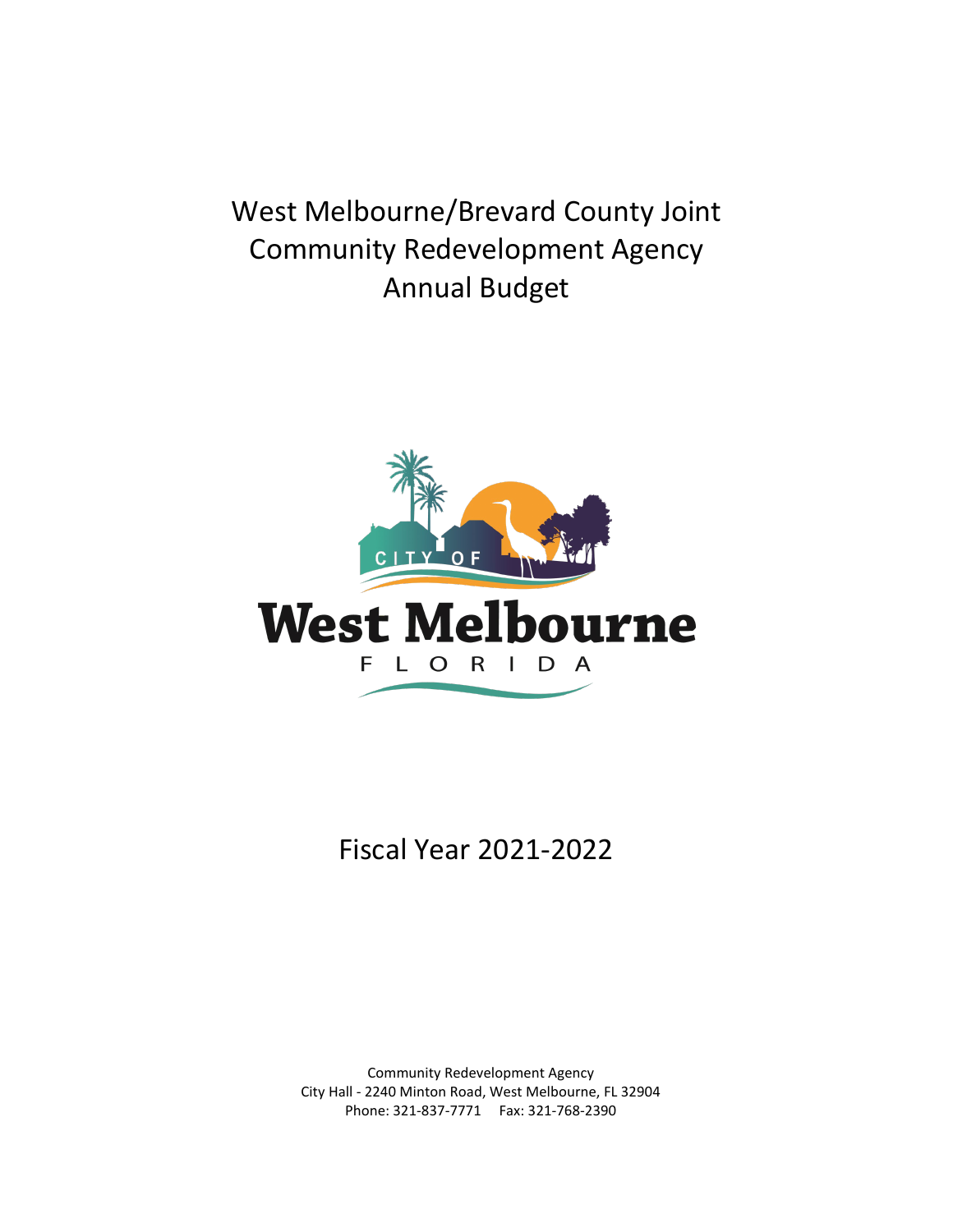#### City of West Melbourne

#### Community Redevelopment Agency Trust Fund

#### Fiscal Year Ending September 30, 2022

The City of West Melbourne and Brevard County have created the only joint City-County redevelopment agency in Brevard County. Fiscal Year 2021-2022 will be the eigth year of the Agency's financial operations. The eight member Agency Board of Directors is composed of the seven elected members of the West Melbourne City Council plus the elected County Commissioner representing District 5. Initial operations were funded from a no interest loan from the City of West Melbourne to the Agency.